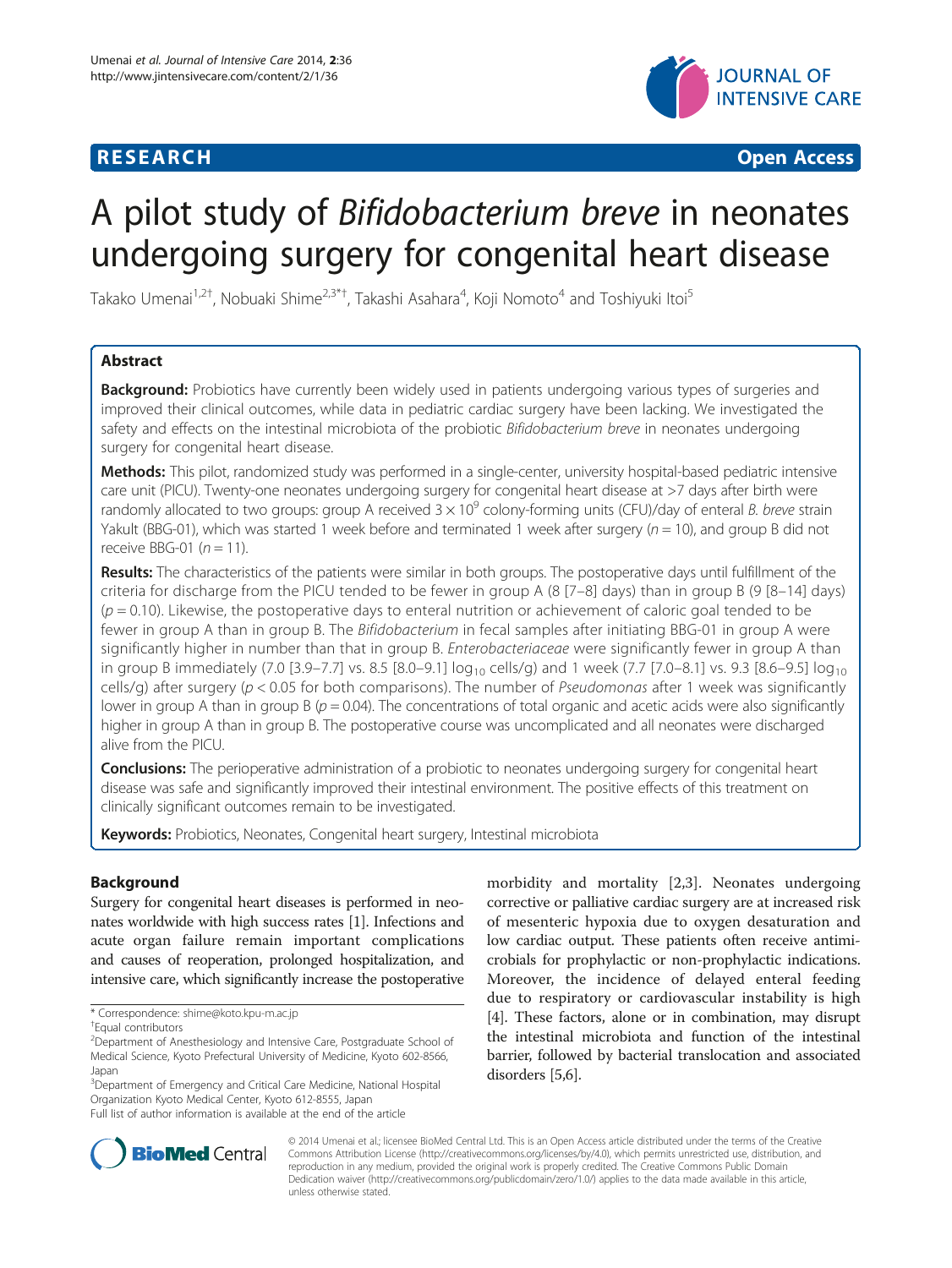Probiotics are live microorganisms that confer benefits to a host when administered in sufficient amounts [[7](#page-6-0)]. They have been widely used in critically ill [\[8,9\]](#page-6-0) or cancerous patients undergoing surgery [\[10,11](#page-6-0)] and allegedly improved their clinical outcomes. The beneficial effects are likely due to an enhanced immune response to pathogens, competition for nutrition with pathogenic bacteria, improved immunologic function of the intestinal barrier, and a downregulation of proinflammatory cytokines [[12,13\]](#page-6-0).

Despite the putative therapeutic effects they confer to neonates at risk of intestinal failure, studies of probiotics in neonates undergoing neonatal surgery for congenital heart disease are scarce [\[14\]](#page-6-0). Therefore, in this pilot study, we examined the effects of the perioperative administration of probiotic bacteria, Bifidobacterium breve [[15](#page-6-0)-[17](#page-7-0)], on the intestinal microbiota and the clinical outcomes of neonates who underwent cardiac surgery.

# Methods

# Patients

This study was approved by the ethics committee for clinical investigation of Kyoto Prefectural University, School of Medicine (Kyoto, Japan). Between April 2007 and April 2010, neonates admitted to our pediatric intensive care unit (PICU) and scheduled to undergo cardiac surgery between 1 to 2 weeks after birth were enrolled in this study. After excluding patients who were expected to undergo surgery within 7 days  $(n = 3)$ or who had received mechanical ventilation  $(n = 4)$ , we enrolled 24 patients for randomized analysis. Of those, data from 21 patients who actually underwent surgery after over 7 days of age were finally analyzed (Figure 1).

A signed informed consent was obtained from their parents. The patients were randomly assigned to group A, who received  $3 \times 10^9$  colony-forming units (CFU)/ day of enteral B. breve strain Yakult (BBG-01), which was administered starting 1 week before and ending 1 week after surgery ( $n = 10$ ), and group B, who did not receive BBG-01 ( $n = 11$ ). BBG-01 was a live, freeze-dried probiotic, containing  $10^9$  bacteria/g, and was generously provided by Yakult Central Institute for Microbiological Research under a written agreement. We chose the dose on the basis of previous pediatric studies, where BBG-01 was administered in doses ranging between  $1 \times 10^9$  [[15](#page-6-0)] and  $4 \times 10^9$  CFU/day [\[17\]](#page-7-0).

All patients received prophylactic intravenous cefazolin, 25 mg/kg every 8 h, for 24 h, started immediately before the surgical incision. Enteral breast or artificial milk was fed upon the decision of the attending physicians, beginning with 1–2 ml/kg every 3 h, and increased by 2 ml/kg with each feeding to a target of 8 ml/kg every 3 h, if the gastric residuals were <50% of the administered dose and in the absence of vomiting or diarrhea.

# Clinical endpoints

We measured the rates of postoperative infections and the survival rate at the time of discharge from the PICU. We also counted the postoperative days until (a) the criteria for discharge from the PICU were fulfilled, (b) initiation of or candidacy for milk feeding, and (c) spontaneous defecation. The criteria for discharge from the PICU were the observation of stable vital signs and freedom from all indwelling lines, including the pericardial drains.

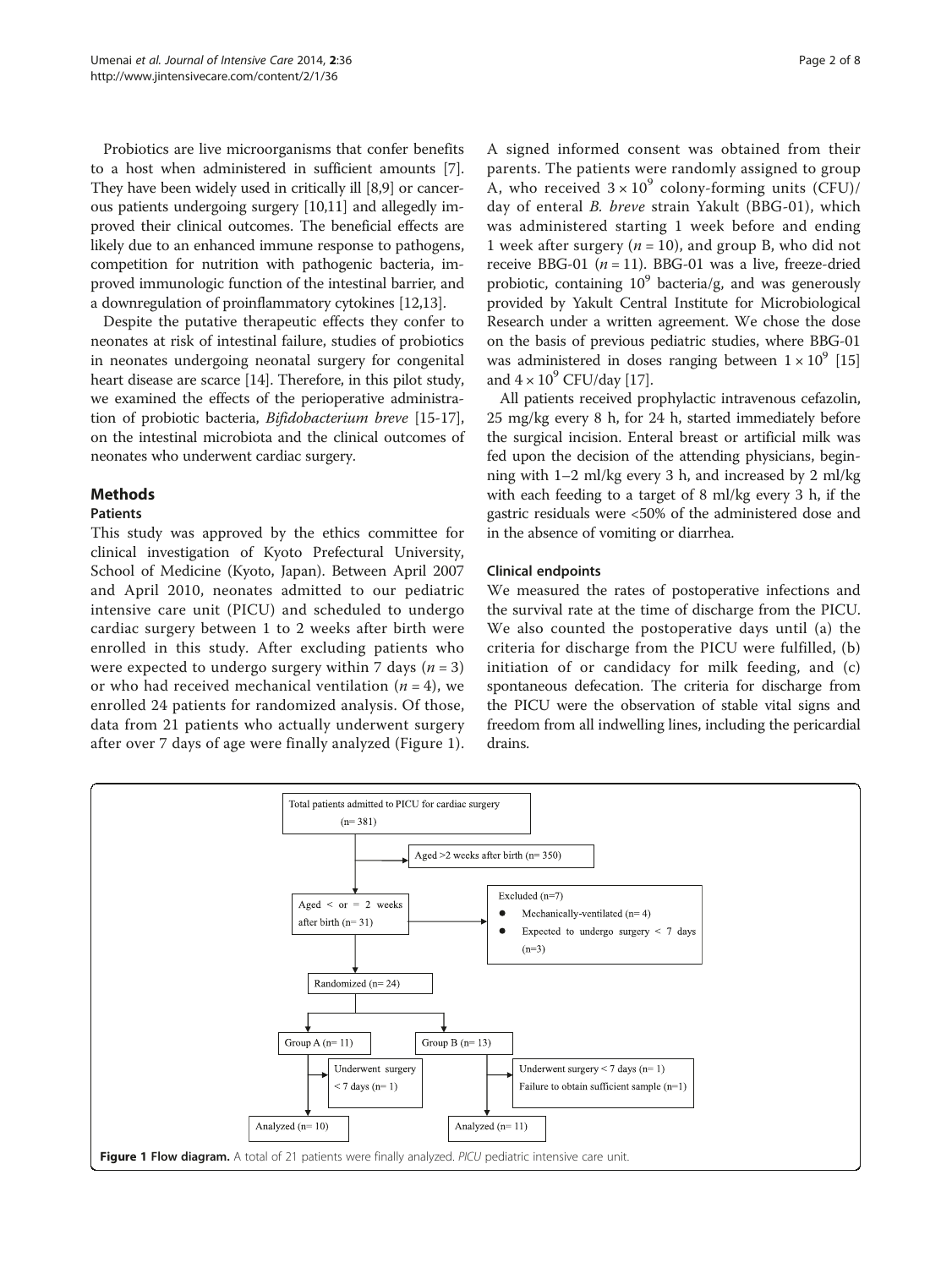# Fecal bacteriological examination Sample collection

Fecal samples were collected (1) before the administration of BBG-01, (2) immediately before the operation, 1 week after the start of BBG-01 administration, (3) immediately after surgery, and (4) 1 week after the operation. For the sampling of the postoperative samples, we allowed delay <48 h in cases of lacking defecation. Immediately after defecation, the samples were weighed and suspended in nine volumes of RNAlater® (Ambion Inc., Austin, TX, USA), an RNA stabilization solution, and then incubated for 10 min at room temperature.

# Isolation of total RNA or total DNA

For RNA or DNA stabilization, 200 μl of fecal homogenate was added to 1 ml of sterilized phosphate buffer solution and then centrifuged at  $5,000 g$  for 10 min. The supernatant was discarded and the pellet was stored at −80°C until used for the extraction of RNA or DNA. Methods described elsewhere were used to isolate RNA [[18](#page-7-0)] and DNA [[19](#page-7-0)]. Finally, the nucleic acid fraction was suspended in 1 ml of nuclease-free water (Ambion Inc.).

# Bacterial count

A standard curve was generated using reverse transcription-quantitative polymerase chain reaction (RT-qPCR) data, using the threshold cycle, the number of cycles when threshold fluorescence was reached, and the corresponding cell count, which was determined microscopically with 4,6-diamidino-2-phenylindole staining (Vector Laboratories, Burlingame, CA, USA) for the dilution series of the standard strains described elsewhere [[18](#page-7-0)]. To determine the number of bacteria present in the samples, three serial dilutions of an extracted RNA sample were used for the RT-qPCR, and the threshold cycle values in the linear range of the assay were applied to the standard curve generated in the same experiment, to obtain the corresponding bacterial cell count in each nucleic acid sample, which was then converted to the number of bacteria per sample. The specificity of the RT-qPCR assay using group- or species-specific primers was determined as described previously [\[18](#page-7-0)]. The quantitative analysis of B. breve strain Yakult has been described elsewhere [[19](#page-7-0)]. The detection limits were as follows: 5.0 cells/g for the Clostridium coccoides group, Clostridium leptum subgroup, Bacteroides fragilis group, Bifidobacterium, Atopobium cluster, and Prevotella, 2.1 cells/g for Clostridium perfringens, 2.1 cells/g for total Lactobacillus, 3.9 cells/g for Enterobacteriaceae, 3.9 cells/g for Enterococcus, 3.6 cells/g for Staphylococcus, 2.9 cells/g for Pseudomonas, and 6.0 cells/g for B. breve strain Yakult. We treated data below the detection limit as each detection limit for statistic analysis.

# Fecal organic acid concentrations and pH

A sample of the homogenized stool was isolated, weighed, mixed with 0.15 M perchloric acid in a fourfold volume, and reacted for 12 h at 4°C. The mixture was centrifuged at  $20,000 g$  for 10 min at 4°C, and the supernatant was filtered with a 0.45-μm membrane filter (Millipore Japan, Tokyo, Japan) and sterilized. The concentration of organic acids in the sample was measured using a Waters highperformance liquid chromatography system and 432 Conductivity Detector (Waters Co., Tokyo, Japan) and a Shodex Rspack KC-811 column (Showa Denko, Tokyo, Japan) [[11,16\]](#page-6-0). We prepared a standard mixed solution containing 1 to 20 mM of succinic, lactic, formic, acetic, propionic, isobutyric, butyric, isovaleric, and valeric acids and calculated the concentrations of these organic acids based on the standard curve. The stool pH was measured by inserting the glass electrode of a D-51 pH meter (Horiba Seisakusho, Tokyo, Japan) directly into the samples of homogenized stool. The detection limits were as follows: 0.075 μmol/g for succinic acid, 0.2 μmol/g for lactic acid, 0.05 μmol/g for formic acid, 0.4  $\mu$ mol/g for acetic acid, 0.5  $\mu$ mol/g for propionic acid, 0.55 μmol/g for butyric acid, 0.8 μmol/g for isovaleric acid, and 0.65 μmol/g for valeric acid. We treated data below the detection limit as each detection limit for statistic analysis.

# Statistics analysis

The results are expressed as median [interquartile range (IQR)]. Mann-Whitney's  $U$  test was used to compare between two groups, and comparison of the time-dependent data between two groups was performed using Wilcoxon's signed-rank test.

# Results

The mean weights, gender distributions, and risk-adjusted congenital heart surgery (RACHS) category were similar, while the numbers of cardiac deformity involving aortic arch anomalies tended to be greater in group B (Table [1](#page-3-0)). No patient suffered complications from the probiotic administration.

# Clinical endpoints

No patient died or developed necrotizing enterocolitis. One patient in group B developed an infection at the surgical site. The criteria for postoperative discharge from the PICU tended to be fulfilled earlier (8 [7–8] days) in group A than in group B (9  $[8-14]$  days) ( $p =$ 0.10; Table [2](#page-3-0)). Likewise, the mean time to (a) initiation of or candidacy for enteral nutrition and (b) spontaneous defecation tended to be shorter in group A than in group B (Table [2](#page-3-0)).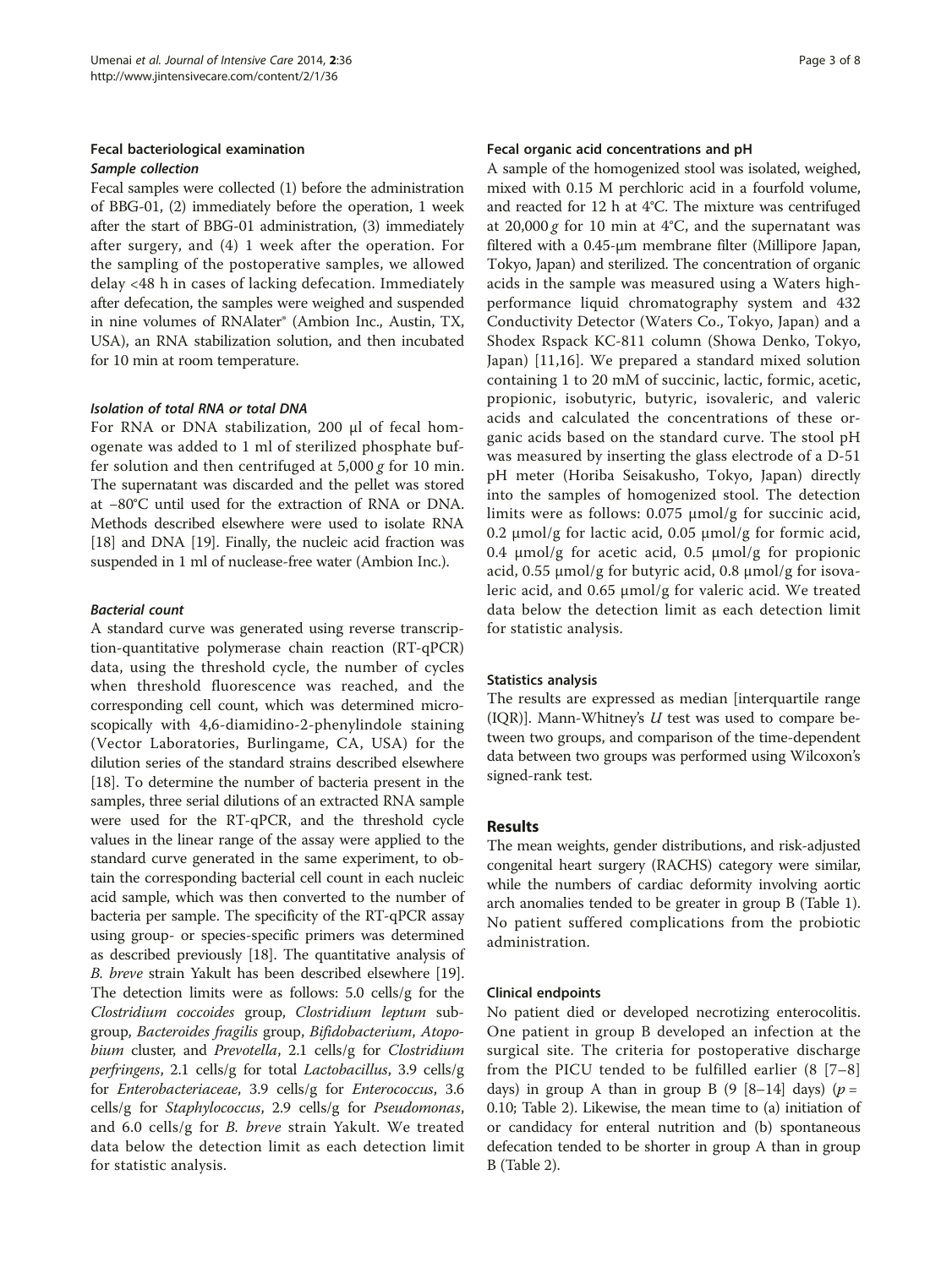<span id="page-3-0"></span>

|  |  | Table 1 Patient characteristics and congenital diseases |  |  |  |
|--|--|---------------------------------------------------------|--|--|--|
|--|--|---------------------------------------------------------|--|--|--|

|                                                   | Group A             | Group B             |
|---------------------------------------------------|---------------------|---------------------|
|                                                   | $(n = 10)$          | $(n = 11)$          |
| Weight, kg                                        | $2.9$ $[2.8 - 3.0]$ | $3.0$ $[2.9 - 3.1]$ |
| Males                                             | 5 (50%)             | 8 (73%)             |
| Procedural times, min                             |                     |                     |
| Overall operation                                 | 340 [267-378]       | 300 [220-332]       |
| Cardiopulmonary bypass                            | 152 [138-200]       | 167 [82-190]        |
| Anesthesia                                        | 475 [395-503]       | 400 [298-428]       |
| RACHS category                                    | $4 [3 - 4]$         | $4 [3 - 4]$         |
| Congenital anomalies                              |                     |                     |
| Transposition of great vessels                    | 5                   | $\overline{4}$      |
| Interruption of the aortic arch                   | 1                   | 3                   |
| Double outlet right ventricle                     | 2                   | $\Omega$            |
| Hypoplastic left heart syndrome                   | $\Omega$            | $\mathfrak{D}$      |
| Coarctation of the aorta                          | $\mathfrak{D}$      | 1                   |
| Total anomalous pulmonary venous<br>return        | $\Omega$            | 1                   |
| Selected types of surgeries                       |                     |                     |
| Arterial switch                                   | 6                   | 4                   |
| Aortic arch repair                                | 3                   | $\overline{4}$      |
| Pulmonary arterial banding                        | 1                   | 1                   |
| Norwood surgery                                   | $\Omega$            | 1                   |
| Total anomalous pulmonary venous<br>return repair | 0                   | 1                   |

RACHS risk-adjusted congenital heart surgery. Values are median [IQR] or numbers (%) of observations. No significant differences between the groups.

# Fecal microbiota

No significant differences in total numbers of fecal microbiota were observed between the two groups (Table [3](#page-4-0)). The number of *Bifidobacterium* was significantly higher in group A than in group B throughout the courses. BBG-01, the probiotic administered, was isolated from the feces in group A only (Table [3](#page-4-0)). Concordantly, the number of Enterobacteriaceae in the  $log_{10}$  scale was significantly lower in group A than in group B, both immediately (7.0 [3.9–7.7] vs. 8.5 [8.0–9.1]) and 1 week (7.7 [7.0–8.1] vs. 9.3 [8.6–9.5]) after surgery ( $p < 0.05$  for both comparisons). The number of Staphylococcus 1 week after

#### Table 2 Clinical endpoints

|                                    | Group A     | Group B      | р<br>value |  |
|------------------------------------|-------------|--------------|------------|--|
|                                    | $(n = 10)$  | $(n = 11)$   |            |  |
| Duration of MV, h                  | 44 [18-67]  | 42 [19-37]   | 0.62       |  |
| Days until                         |             |              |            |  |
| Discharge criteria fulfilled, days | $8$ [7–8]   | $9 [8 - 14]$ | 0.10       |  |
| Target enteral nutrition, days     | $5[4-6]$    | $6 [5 - 8]$  | 0.09       |  |
| Spontaneous defecation, days       | $2$ $[1-2]$ | $2$ [2-5]    | 0.09       |  |

MV mechanical ventilation. Values are median [IQR].

surgery in the  $log_{10}$  scale was also significantly lower in group A than in group B (Table [3](#page-4-0)). The number of Pseudomonas after 1 week was significantly lower in group A than in group B ( $p = 0.04$ ).

#### Fecal organic acid concentration and pH

The total postoperative concentration of organic acids was significantly higher in group A than in group B and was significantly higher than the total concentration before initiating BBG-01 (Table [4\)](#page-5-0). The significantly higher concentrations of acetic acid in group A than in group B both immediately and 1 week after surgery are particularly noteworthy (Table [4\)](#page-5-0). Also, the concentration of acetic acid after initiating BBG-01 was significantly higher than that before initiating BBG-01. The fecal pH before initiating BBG-01 was significantly higher than that 1 week after surgery. Finally, the fecal pH tended to be lower in group A than in group B (before surgery  $p = 0.067$ , immediately after surgery  $p = 0.067$ , 1 week after surgery  $p = 0.053$ ).

# **Discussion**

The perioperative administration of probiotics to neonates undergoing cardiac surgery was well tolerated and significantly improved their fecal microbiota, expressed by a higher detection rate of obligate anaerobe and concentration of organic acids and a lower pH. The intestinal microbiota typically develops within 3 to 4 h after birth and stabilizes within approximately 2 weeks. Obligate anaerobes account for >95% of the commensal microbiota, with Bifidobacterium as the predominant microorganism [\[6\]](#page-6-0). As observed in this study, the microbiota in neonates undergoing cardiac surgery may be disrupted below the detection limit throughout the perioperative period. By contrast, the administration of Bifidobacterium may successfully preserve the intestinal microbiota and decrease the presence of pathogenic Enterobacteriaceae significantly. This is concordant with previous studies, which found a decrease in Enterobacteriaceae after the administration of BBG-01 to Bangladeshi children <5 years of age [[17](#page-7-0)]. The concentration of acetic acid, one of the short-chain fatty acids, was also significantly higher in recipients of BBG-01. Short-chain fatty acids are important anions in the colonic lumen, which influence both the morphology and function of the colonocytes, and their increase lowers the pH, which indirectly modifies the composition of the colonic microbiota and increases the absorption of minerals [[20](#page-7-0)]. Shin et al. have suggested that a low pH is important to decrease the incidence of infections due to the O157 subtype of Escherichia coli [[21](#page-7-0)]. These changes in the intestinal environment might contribute to the trend of earlier postoperative recovery of enteral nutritional intake and defecation. A recent clinical study has also shown that perioperative administration of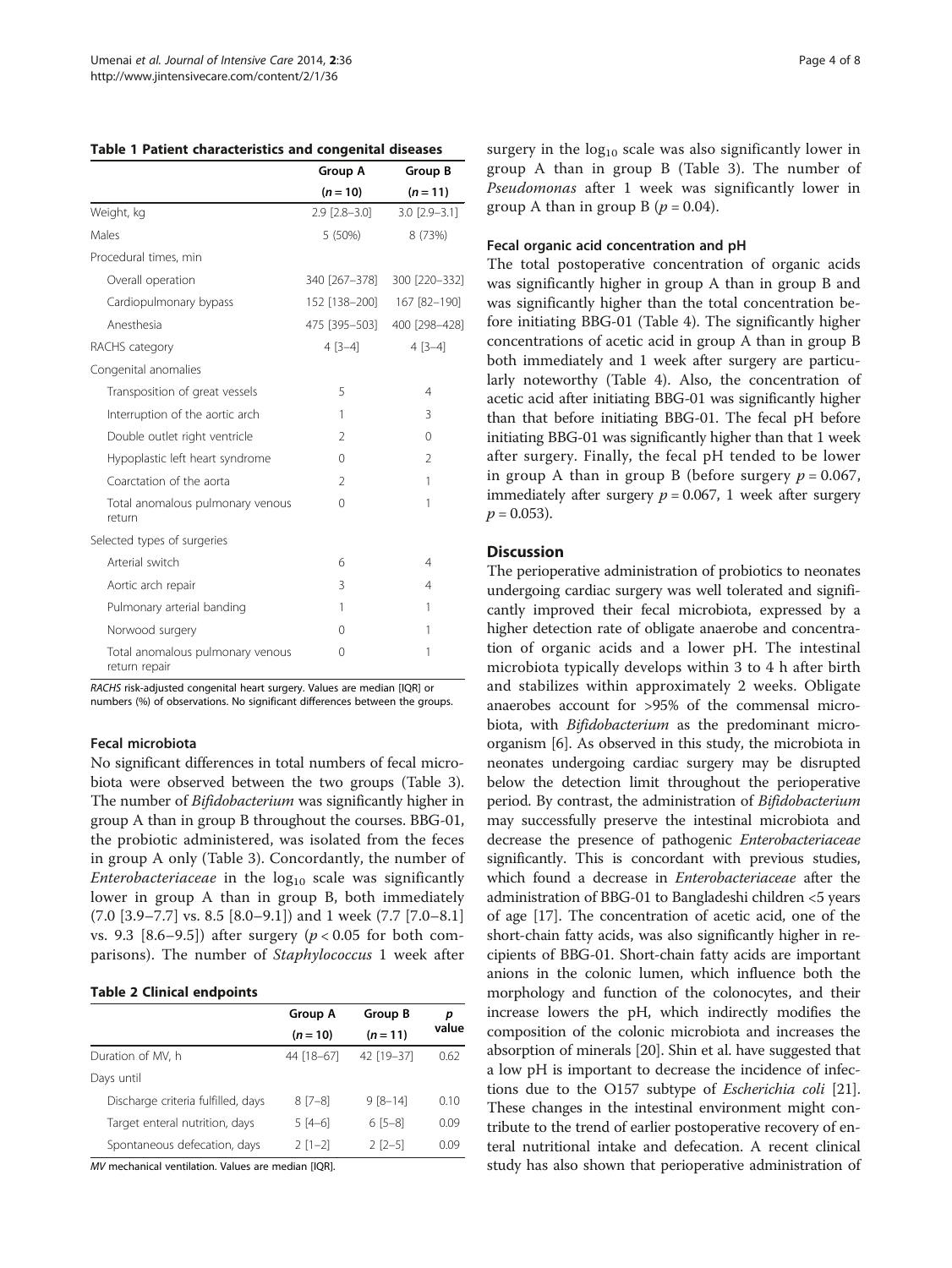# <span id="page-4-0"></span>Table 3 Fecal microorganisms

|                              | Surgery                        |           |                                           |                             |                                         |                            |                                |                            |
|------------------------------|--------------------------------|-----------|-------------------------------------------|-----------------------------|-----------------------------------------|----------------------------|--------------------------------|----------------------------|
|                              | <b>Before BBG</b>              |           | <b>Before</b>                             |                             | Immediately after                       |                            | 1 week after                   |                            |
|                              | Group A<br>Group B             |           | Group B<br><b>Group A</b>                 |                             | Group A                                 | Group B                    | <b>Group A</b>                 | Group B                    |
|                              | $n = 7$                        |           | $n = 10$                                  | $n = 11$                    | $n = 10$                                | $n = 11$                   | $n = 10$                       | $n = 11$                   |
| Total                        | 9.7 [8.9-9.9] (100)            | <b>NT</b> | 9.8 [9.1-10.2] (100)                      | 9.7 [9.3-9.9] (100)         | $9.9$ [9.5-10.6]**** (100)              | $9.8$ [8.7-10.0] (100)     | $9.9$ [ $9.5 - 10.1$ ] (100)   | 9.8 [9.5-9.9] (100)        |
| Obligate anaerobes           |                                |           |                                           |                             |                                         |                            |                                |                            |
| Clostridium coccoides group  | $8.7$ $[8.6 - 8.8]$ (29)       | <b>NT</b> | $6.4$ [6.2-7.2] (30)                      | $7.3$ [6.2-8.4] (18)        | $7.9$ $[7.3 - 8.4]$ $(40)$              | $8.6$ $[8.1 - 8.6]$ $(27)$ | $6.2$ [6.0-6.7] (50)           | 8.4 [7.2-9.0] (36)         |
| C. leptum subgroup           | $6.3$ $[6.2 - 6.3]$ $(29)$     | <b>NT</b> | $5.6$ [5.5-5.7] (20)                      | $6.6$ [6.3-7.4] (36)        | $6.0$ [5.6-6.3] (20)                    | 8.3 [7.8-8.8] (27)         | $5.9$ [5.7-6.5] (30)           | $8.1$ [7.6-8.5] (27)       |
| Bacteroides fragilis group   | $9.5$ [8.7-9.6] (71)           | <b>NT</b> | $9.0$ $[8.5 - 9.6]$ $(60)$                | $9.4$ [ $9.3 - 10.1$ ] (45) | $8.4$ [7.0-9.3] (60)                    | $9.3$ [ $9.2 - 9.9$ ] (45) | $9.4$ [8.6-9.6] (70)           | $9.1$ $[8.8 - 9.2]$ $(45)$ |
| Bifidobacterium              | $7.0$ $[6.2 - 7.7]$ $(42)$     | <b>NT</b> | $9.5$ [9.0-9.8]** <sup>**</sup> *** (100) | $9.0$ [7.9-9.1] (27)        | $9.7$ [9.4-10.2]**<br>**** **** $(100)$ | 8.9 [8.8-9.6] (45)         | $9.7$ [9.2-9.9]**' *** (100)   | $9.2$ [8.9-9.6] (45)       |
| Bifidobacterium breve Yakult | $< 6.0$ (0)                    | <b>NT</b> | $9.1$ [8.4-9.7]**, *** (100)              | $< 6.0$ (0)                 | $9.2$ [8.6-9.5]**, *** (100)            | $< 6.0$ (0)                | $9.0$ [8.9-9.3]**, *** (100)   | $<$ 6.0 (0)                |
| Atopobium cluster            | 7.9 [7.4-7.9] (42)             | NT        | $6.2$ [5.7-6.5] (30)                      | $8.3$ $[8.1 - 8.4]$ (18)    | $6.9$ [6.3-7.7] (30)                    | $8.4$ $[8.2 - 8.6]$ $(18)$ | $6.7$ [6.2-6.7] (30)           | 7.9 [7.5-8.2] (18)         |
| Prevotella                   | $6.2$ [6.1-6.2] (29)           | NT        | $5.4$ [5.3-5.5] (20)                      | 5.2(9)                      | 5.1(10)                                 | 5.7(9)                     | 6.4(10)                        | 5.6(9)                     |
| C. perfringens               | $< 2.1$ (0)                    | <b>NT</b> | 2.9(10)                                   | $< 2.1$ (0)                 | < 2.1(0)                                | $< 2.1$ (0)                | 2.7(10)                        | 2.7(9)                     |
| Facultative anaerobes        |                                |           |                                           |                             |                                         |                            |                                |                            |
| Total Lactobacillus          | $5.0$ [5.0-5.9] (57)           | NT        | $5.4$ [5.1-5.7] (20)                      | $3.2$ [2.9-3.3] (27)        | $4.3$ [3.6-4.9] (60)                    | $3.2$ $[2.7 - 3.3]$ $(27)$ | $4.7$ [3.9-4.8] (60)           | $3.7$ $[3.6 - 3.8]$ $(27)$ |
| Enterobacteriaceae           | $8.6$ $[8.2 - 8.7]$ $(71)$     | NT        | $7.5$ $[7.2 - 7.8]$ (60)                  | $8.0$ [7.8-8.8] (73)        | $7.5$ $[7.1 - 8.0]$ * (60)              | $8.5$ $[8.3 - 9.2]$ $(82)$ | $7.7$ $[7.0-8.1]$ *, **** (90) | 9.4 [8.9-9.6]**** (91)     |
| Enterococcus                 | $8.7$ [ $8.3 - 9.6$ ] ( $71$ ) | <b>NT</b> | $8.2$ [6.7-9.0] (70)                      | $8.6$ $[8.2 - 9.5]$ $(82)$  | 8.4 [7.5-9.4]**** (100)                 | 8.5 [8.2-8.8] (100)        | 8.3 [8.0-8.8] (100)            | 8.5 [7.9-9.5] (100)        |
| Staphylococcus               | $8.1$ [7.2-9.1] (71)           | <b>NT</b> | $6.9$ [6.4-7.4] (90)                      | 8.5 [6.3-9.0] (100)         | $6.2$ [5.1-7.2]**** (80)                | $6.7$ [5.5-7.2] (100)      | $6.3$ [5.1-6.7]* (100)         | $7.2$ [6.8-8.1] (100)      |
| Obligate aerobes             |                                |           |                                           |                             |                                         |                            |                                |                            |
| Pseudomonas                  | 4.3(14)                        | <b>NT</b> | <2.9(0)                                   | $3.5$ $[3.1 - 3.6]$ $(27)$  | 3.4(10)                                 | $3.5$ $[3.5 - 3.5]$ $(18)$ | $<2.9(0)*$                     | $3.9$ $[3.7 - 4.5]$ $(36)$ |

Values are median log<sub>10</sub> cells/g [IQR] (% detection rate). NT not tested. \*p < 0.05, \*\*p < 0.01 vs. group B, \*\*\*p < 0.05 vs. before initiating BBG, \*\*\*\*p < 0.05 vs. before surgery.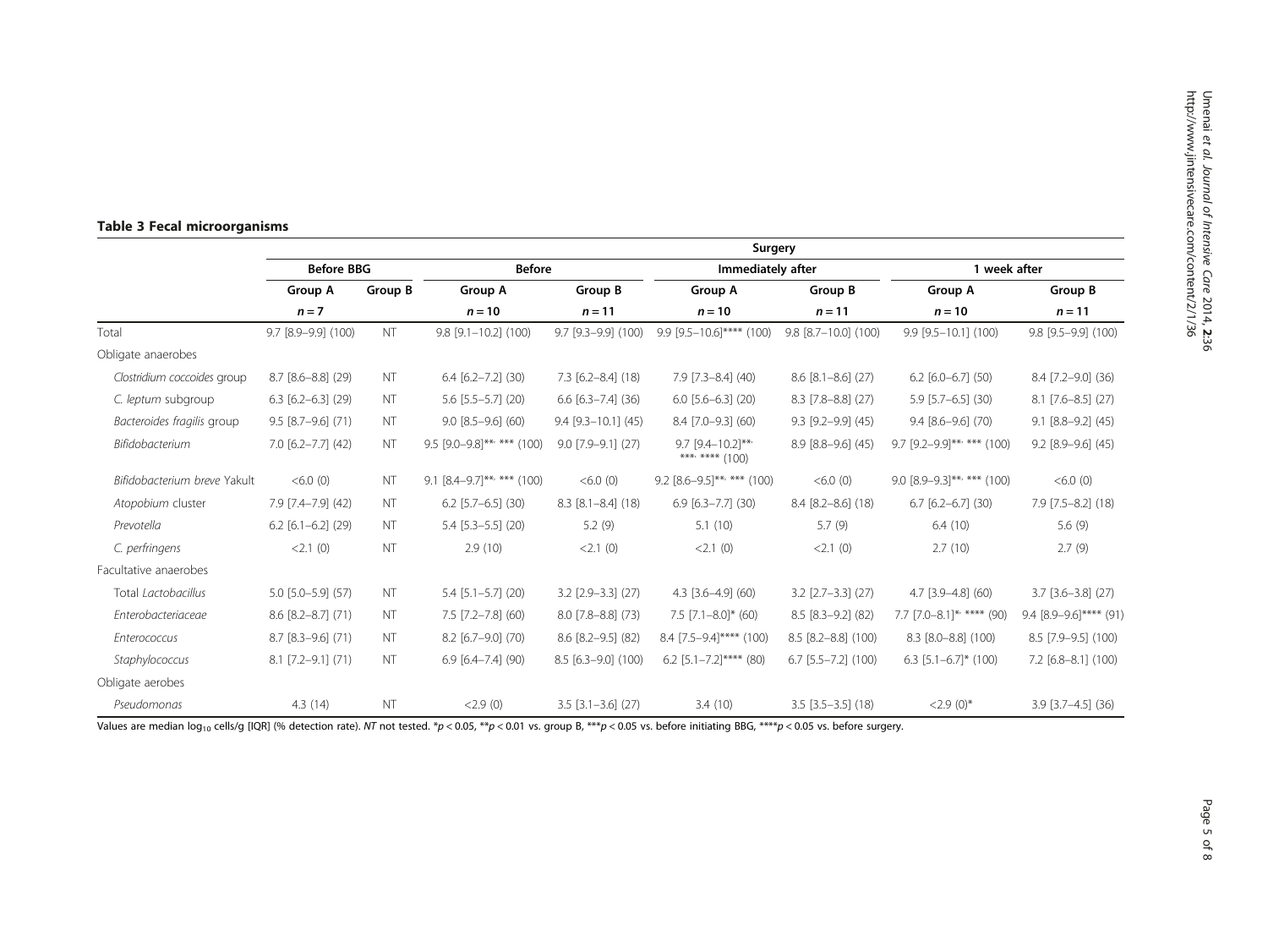# <span id="page-5-0"></span>Table 4 Fecal organic acid concentrations and pH

|                     | Surgery                     |           |                                 |                            |                                             |                            |                                   |                           |  |
|---------------------|-----------------------------|-----------|---------------------------------|----------------------------|---------------------------------------------|----------------------------|-----------------------------------|---------------------------|--|
|                     | <b>Before BBG</b>           |           | <b>Before</b>                   |                            | Immediately after                           |                            | 1 week after                      |                           |  |
|                     | Group B<br>Group A          |           | Group A                         | Group B                    | Group A                                     | Group B                    | Group A                           | Group B                   |  |
|                     | $n = 7$                     |           | $n = 10$                        | $n = 11$                   | $n = 10$                                    | $n = 11$                   | $n = 10$                          | $n = 11$                  |  |
| Total organic acids | $[14.1 - 34.8]$ (100)<br>21 | <b>NT</b> | 52.6 [29.7-64.9] (100)          | 31.9 [26.2-62.9] (100)     | $61.3$ [51.5-99.8]** <sup>*</sup> *** (100) | 40.7 [17.1-48.5] (100)     | $95.2$ [61.0-105.4]* *** (100)    | 48.0 [39.9-88.6] (100)    |  |
| Succinic acid       | $6.3$ [4.9-8.2] (57)        | <b>NT</b> | 10.6 [8.6-14.2] (70)            | 16.2 [7.8-30.9] (73)       | $3.5$ [1.3-15.0] (70)                       | $11.2$ $[7.2 - 21.7]$ (45) | $9.4$ [1.9-15.2] (90)             | $3.3$ $[2.5 - 21.5]$ (64) |  |
| Lactic acid         | $10.0$ [6.2-18.0] (57)      | <b>NT</b> | $7.8$ $[3.0 - 15.5]$ $(70)$     | $4.9$ [4.2-7.1] (64)       | $8.9$ [7.2-10.8] (90)                       | $7.3$ [5.5-8.3] (45)       | 18.8 [5.1-27.7] (100)             | 14.6 [3.8-24.2] (73)      |  |
| Formic acid         | $3.6$ $[2.4 - 4.7]$ $(29)$  | <b>NT</b> | $2.6$ [1.5-4.7] (60)            | $3.3$ $[2.5 - 6.4]$ $(36)$ | $5.4$ [3.9-5.9] (60)                        | $2.5$ [1.5-3.4] (91)       | $2.2$ [1.1-3.4] (50)              | $2.5$ [1.9-3.8] (64)      |  |
| Acetic acid         | 12.2 [7.3-21.7] (100)       | <b>NT</b> | 31.3 [22.6-46.4]<br>*** $(100)$ | 20.1 [16.6-29.4]<br>(100)  | 46.9 [41.0-69.0]**/<br>**** **** (100)      | 20.4 [10.3-31.0]<br>(100)  | 53.8 [39.7-73.4]*/<br>*** $(100)$ | 36.7 [11.8-47.5]<br>(100) |  |
| Propionic acid      | 0.9(14)                     | <b>NT</b> | $2.4$ $[2.0 - 5.0]$ $(30)$      | $4.4$ [3.6-5.6] (36)       | $4.5$ $[2.7 - 6.2]$ $(20)$                  | $3.1$ [1.9-4.2] (18)       | $7.9$ $[4.5 - 7.9]$ $(30)$        | 13.3 [4.2-23.5] (36)      |  |
| Butyric acid        | $< 0.55$ (0)                | <b>NT</b> | < 0.55(0)                       | 0.8(9)                     | < 0.55(0)                                   | $3.6$ $[2.2 - 4.9]$ $(18)$ | $< 0.55$ (0)                      | $2.9$ [1.7-4.2] (18)      |  |
| Isovaleric acid     | $< 0.8$ (0)                 | <b>NT</b> | $< 0.8$ (0)                     | 7.0(9)                     | $< 0.8$ (0)                                 | $< 0.8$ (0)                | < 0.8(0)                          | 2.7(9)                    |  |
| Valeric acid        | $< 0.65$ (0)                | <b>NT</b> | $< 0.65$ (0)                    | $< 0.65$ (0)               | $< 0.65$ (0)                                | $< 0.65$ (0)               | $< 0.65$ (0)                      | $< 0.55$ (0)              |  |
| pH                  | $6.7$ [6.4-7.4] (100)       |           | $5.5$ [5.3-6.0] (100)           | $6.3$ [6.0-6.9] (100)      | $5.4$ [5.3-6.4] (100)                       | $6.4$ [6.1-6.7] (100)      | $5.6$ [5.5-5.6]*** (100)          | $6.0$ [5.6-6.3] (100)     |  |

Values are median log<sub>10</sub> cells/g [IQR] (% detection rate). NT not tested. \*p < 0.05, \*\*p < 0.01 vs. group B, \*\*\*p < 0.05 vs. before initiating BBG, \*\*\*\*p < 0.05 vs. before surgery.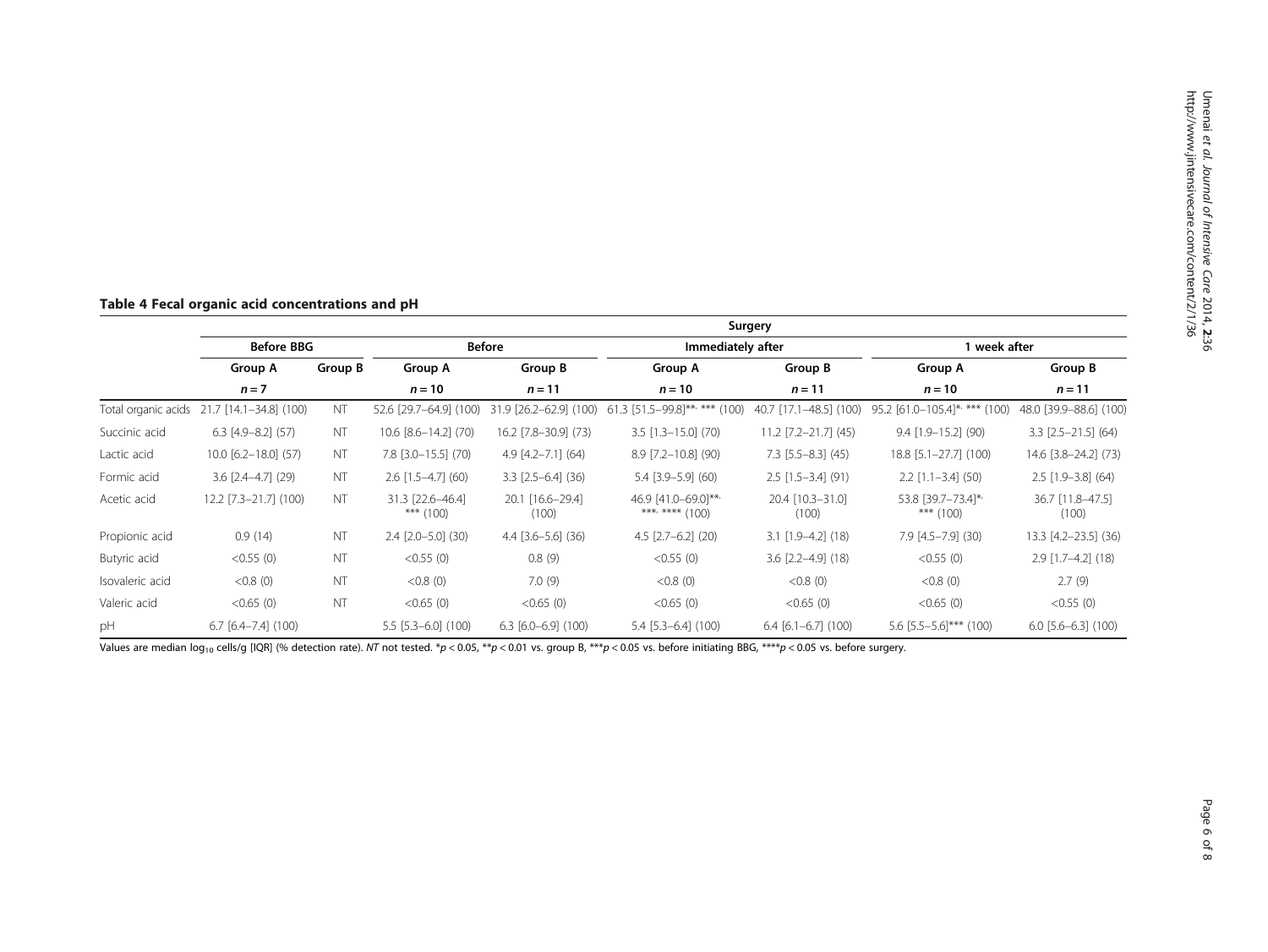<span id="page-6-0"></span>synbiotics in esophageal surgery facilitated enteral nutrition [\[22](#page-7-0)]. An earlier recovery of intestinal function is favorable, as it might prevent the malnutrition frequently observed in neonates presenting with congenital heart disease [5].

We used a *B. breve* strain Yakult as the probiotic, which is naturally resistant to cefazolin, an antimicrobial often used for surgical prophylaxis, and obtained significant recovery in fecal samples. Moreover, several clinical studies have shown its beneficial effects in children [15-[17](#page-7-0)]. Kitajima et al. found that the early administration of B. breve significantly improved the function of the digestive tract and promoted weight gain in neonates [15]. Wada et al. observed a lower incidence of fever and fewer days of parenteral antimicrobial therapy in patients undergoing chemotherapy for pediatric malignancies [16]. Those indicate that the use of B. breve strain Yakult could be a possible option for perioperative use of neonatal heart surgery.

# Limitations

The cardiac anomaly tended to differ among the groups. Group B contains more arch anomalies including interrupted aortic arch or hypoplastic left heart syndrome. Since arch anomalies might tend to cause intestinal ischemia and associated clinical morbidities, this difference might be contributed to clinical outcomes, rather than the administration of probiotics. The risk-adjusted congenital heart surgery (RACHS) categories, which represent surgical complexity and associated outcomes, however, were similar between the groups (Table [1](#page-3-0)).

# Conclusions

While our observations suggest improvements in gut function conferred by the administration of B. breve, it was insufficient to draw any significant conclusions regarding its effect on the incidence of postoperative complications including infection or postoperative recovery. This might be inherent due to the nature of pilot study with small sample size. The clinical benefits of this intervention remain to be confirmed in larger, future trials.

#### Competing interests

The authors declare that they have no competing interests.

#### Authors' contributions

TU carried out the clinical data acquisition, performed the statistical analysis of clinical data, and drafted the manuscript. NS conceived the study, participated in its design and coordination, and helped draft the manuscript. TA and KN carried out the fecal examination and performed the statistical analysis of fecal examination. TI participated in the design of the study and revised it critically for important intellectual content. All authors read and approved the final manuscript.

#### Acknowledgements

We wish to express our sincere gratitude to Mr. Norikatsu Yuki and Mr. Akira Takahashi of the Yakult Central Institute for Microbiological Research for the valuable assistance in performing the bacterial flora analyses.

#### Author details

1 Department of Anesthesiology, Shimada Hospital, Osaka 583-0875, Japan. <sup>2</sup>Department of Anesthesiology and Intensive Care, Postgraduate School of Medical Science, Kyoto Prefectural University of Medicine, Kyoto 602-8566, Japan. <sup>3</sup> Department of Emergency and Critical Care Medicine, National Hospital Organization Kyoto Medical Center, Kyoto 612-8555, Japan. <sup>4</sup>Yakult Central Institute for Microbiological Research, Tokyo 186-8650, Japan. 5 Department of Pediatric Cardiology and Nephrology, Postgraduate School of Medical Science, Kyoto Prefectural University of Medicine, Kyoto 602-8566, Japan.

#### Received: 21 February 2014 Accepted: 23 May 2014 Published: 5 June 2014

#### References

- 1. Bakshi KD, Vaidyanathan B, Sundaram KR, Roth SJ, Shivaprakasha K, Rao SG, Nair SG, Chengode S: Determinants of early outcome after neonatal cardiac surgery in a developing country. J Thorac Cardiovasc Surg 2007, 134:765–771.
- 2. Baker GM, O'Brien SM, Welke KF, Jacobs ML, Jacobs JP, Benjamin DK, Peterson ED, Jaggers J, Li JS: Major infection after pediatric cardiac surgery: a risk estimation model. Ann Thorac Surg 2010, 89:843–850.
- 3. Morgan CJ, Zappitelli M, Robertson CM, Alton GY, Sauve RS, Joffe AR, Ross DB, Rebeyka IM: Risk factors for and outcomes of acute kidney injury in neonates undergoing complex cardiac surgery. J Pediatr 2013, 162:120–127.
- 4. Wheat JC: Nutritional management of children with congenital heart disease. <http://www.escholarship.org/uc/item/6jh767ps>.
- 5. Pathan N, Burmester M, Adamovic T, Berk M, Ng KW, Betts H, Macrae D, Waddell S, Paul-Clark M, Nuamah R, Mein C, Levin M, Montana G, Mitchell JA: Intestinal injury and endotoxemia in children undergoing surgery for congenital heart disease. Am J Respir Crit Care Med 2011, 184:1261–1269.
- 6. Papoff P, Ceccarelli G, d'Ettorre G, Cerasaro C, Caresta E, Midulla F, Moretti C: Gut microbial translocation in critically ill children and effects of supplementation with pre- and pro biotics. Int J Microbiol 2012. doi.2012:151393.
- 7. Joint FAO/WHO Working Group: Guidelines for the evaluation of probiotics in food. London Ontario, Canada April 30 and May 1, 2002. [ftp://ftp.fao.org/es/esn/food/wgreport2.pdf.](ftp://ftp.fao.org/es/esn/food/wgreport2.pdf)
- 8. Barraud D, Blard C, Hein F, Marcon O, Cravoisy A, Nace L, Alla F, Bollaert PE, Gibot S: Probiotics in the critically ill patient: a double blind, randomized, placebo-controlled trial. Intensive Care Med 2010, 36:1540–1547.
- 9. Shimizu K, Ogura H, Goto M, Asahara T, Nomoto K, Morotomi M, Matsushima A, Tasaki O, Fujita K, Hosotsubo H, Kuwagata Y, Tanaka H, Shimazu T, Sugimoto H: Synbiotics decrease the incidence of septic complications in patients with severe SIRS: a preliminary report. Dig Dis Sci 2009, 54:1071–1078.
- 10. Ohigashi S, Hoshino Y, Ohde S, Onodera H: Functional outcome, quality of life, and efficacy of probiotics in postoperative patients with colorectal cancer. Surg Today 2011, 41:1200–1206.
- 11. Usami M, Miyoshi M, Kanbara Y, Aoyama M, Sakaki H, Shuno K, Hirata K, Takahashi M, Ueno K, Tabata S, Asahara T, Nomoto K: Effects of perioperative synbiotic treatment on infectious complications, intestinal integrity, and fecal flora and organic acids in hepatic surgery with or without cirrhosis. JPEN J Parenter Enteral Nutr 2011, 35:317–328.
- 12. Asahara T, Nomoto K, Shimizu K, Watanuki M, Tanaka R: Increased resistance of mice to Salmonella enterica serovar Typhimurium infection by synbiotic administration of Bifidobacteria and transgalactosylated oligosaccharides. J Appl Microbiol 2001, 91:985–996.
- 13. Yasui H, Ohwaki M: Enhancement of immune response in Peyer's patch cells cultured with Bifidobacterium breve. J Dairy Sci 1991, 74:1187-1195.
- 14. Ellis CL, Rutledge JC, Underwood MA: Intestinal microbiota and blue baby syndrome: probiotic therapy for term neonates with cyanotic congenital heart disease. Gut Microbes 2010, 1:359–366.
- 15. Kitajima H, Sumida Y, Tanaka R, Yuki N, Takayama H, Fujimura M: Early administration of Bifidobacterium breve to preterm infants: randomized controlled trial. Arch Dis Child Fetal Neonatal Ed 1997, 76:F101–F107.
- 16. Wada M, Nagata S, Saito M, Shimizu T, Yamashiro Y, Matsuki T, Asahara T, Nomoto K: Effects of the enteral administration of Bifidobacterium breve on patients undergoing chemotherapy for pediatric malignancies. Supp Care Cancer 2010, 18:751–759.